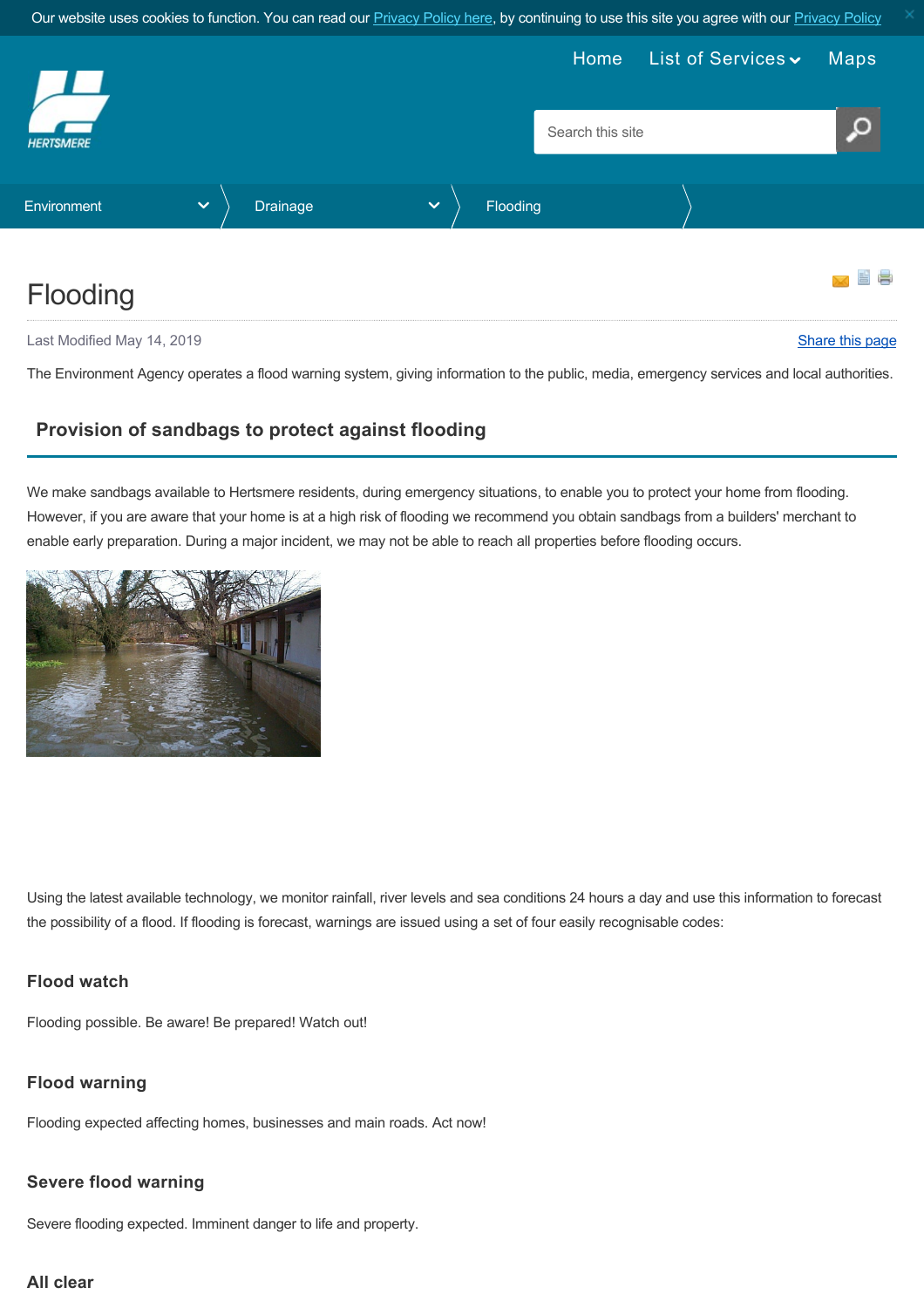An all clear will be issued when flood watches or warnings are no longer in force.

For more information on the current flooding situation, visit the [Environment Agency](http://www.environment-agency.gov.uk/subjects/flood/floodwarning/) website.

When there is a risk of flooding the Environment Agency issues warnings through the media; broadcast on TV and radio weather bulletins and travel reports. Make sure you know your local radio station.

The Environment Agency provides the Floodline Service - 0845 988 1188. You can listen to recorded flood warning information or speak to an operator for general information and advice 24 hours a day.

## **What this council will do**

Our emergency assistance during flooding is as follows:

- We have no legal responsibility to provide assistance to residents during a flood, however we provide emergency assistance on an ad hoc basis dependent upon local knowledge and experience of the situation.
- We will provide sandbags or other equipment as appropriate, if they are available, to assist with flood defence within Hertsmere.
- We will keep a stock of filled sandbags during times of potential flooding to aid the speed of response. We will deliver the sandbags or other equipment where the owner/occupier is unable to collect them from our depot. It is your responsibility to dispose of the sandbags once you are satisfied the risk of flooding has subsided.
- We will provide engineering advice on how you can alleviate the risk of flooding to your property and issue general guidance to properties in Hertsmere of their roles and responsibilities under the Land Drainage Act 1991. We will provide, if possible, during times of severe flooding, engineering advice on site to assist with the use of resources and control the situation where appropriate.
- We will assist with the dissemination of Environment Agency flood warnings where appropriate. We will keep the necessary equipment at our depot to carry out the above functions, or have facilities to get access to the appropriate equipment rapidly.
- Very serious flooding, which results in the evacuation of houses and the provision of temporary accommodation is covered by our Emergency Plan.

Events over the past few winters have demonstrated that exceptional storms can cause flooding even on hill slopes, when the drainage system is simply overwhelmed by the amount of water it is expected to carry. In addition, when the ground is saturated even small additional amounts of rainfall will find it difficult to drain away from gardens and enclosed spaces.

We, at times of emergency, will endeavour to protect the public at large and will not be able to assist a large number of individual homeowners who may find their properties threatened.

In the event of flooding please contact the relevant authority as listed below.

### **Flooding from public sewers**

The water company own and manage the network of public foul and surface water sewers. The majority of public sewers are located in highways and we have a copy of the sewer maps, which can be viewed at our offices. To report an overflowing public sewer, you should contact [Thames Water](http://www.thameswater.co.uk/16266.htm) for advice on 0800 316 9800.

#### **Flooding from private sewers or drains**

If your private drains or sewers are overflowing, you will need a drainage contractor to deal with any blockage. E [Engineering Services](https://www.hertsmere.gov.uk/Environment-Refuse-and-Recycling/Drainage/Engineering-Services-contacts.aspx) provide a 24 hour fee paying blockage clearance service. If you are uncertain if a blockage is in the public or private sewers contact [Thames Water](http://www.thameswater.co.uk/16266.htm) in the first instance as they should be able to determine this, once on site, then recharge you the cost of any work on the private sewers.